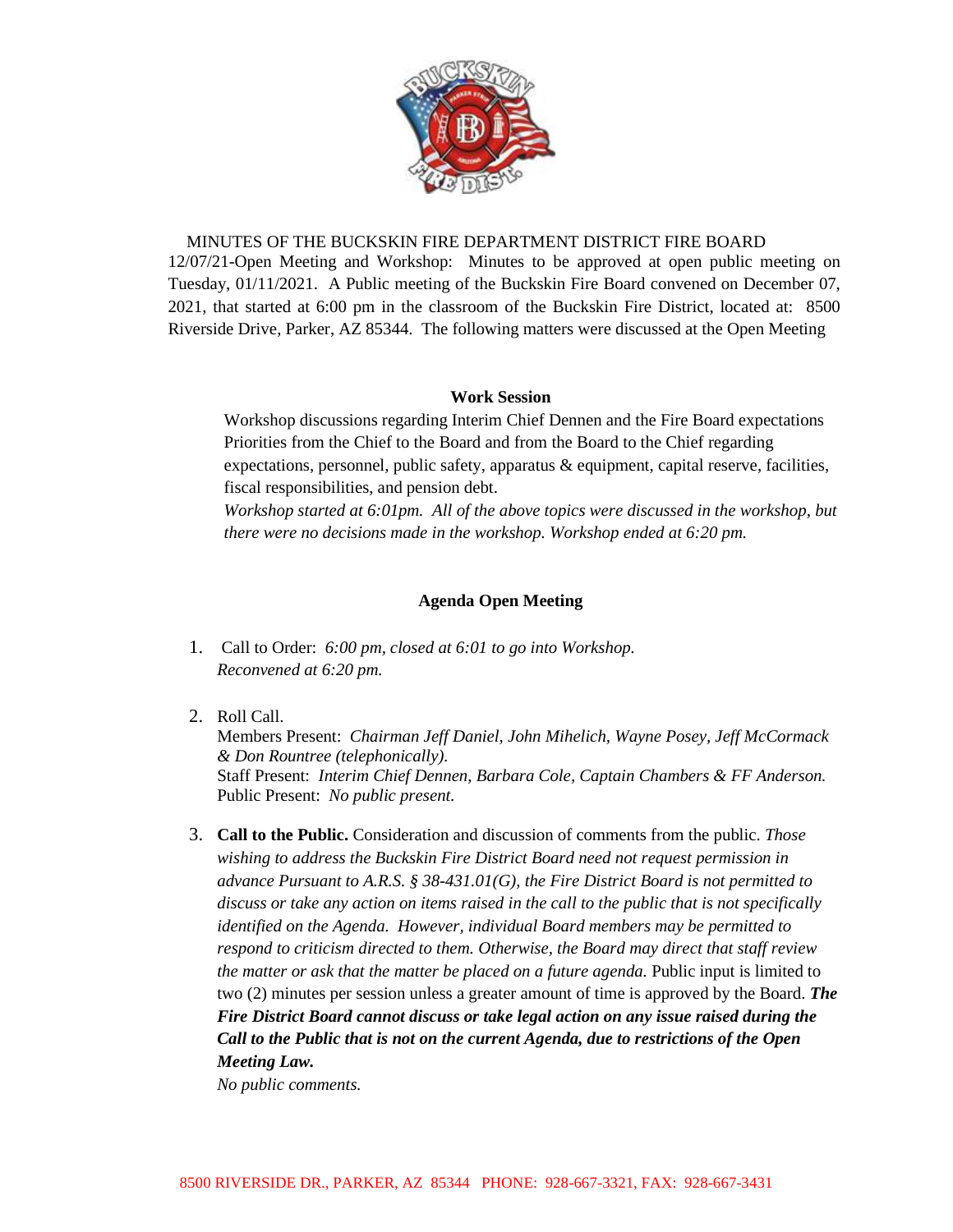

4. (Action Item): Approval of Minutes submitted for the Open Meeting held on November 9, 2021. *. Motion made by Wayne Posey for the approval of Minutes for the meeting of 11/09/2021as written, along with a second from John Mihelich. There were no comments or questions prior to voting*. *Ayes: Daniel, Rountree, Posey, Mihelich, & McCormack. Nays: Absent: Abstain:* 

*Chairman Daniel: Motion passed by a unanimous vote on agenda item #4.*

- 5. (Action Item): Discussion and Possible Action: Acceptance of monthly expense report 11/01/21 – 11/30/21. All transactions approved by Administrative Fire Chief; documentation for these expenses were reviewed and authorized by a minimum of two Fire Board Members whose signatures are on the warrants issued to vendor(s), as per Buckskin Fire District policy and procedures. A m*otion was made by Don Rountree to approve the monthly financial reports and expense reports for 11/01/2021 -11/30/2021, along with a second from John Mihelich. There were no comments or questions prior to voting. Ayes: Daniel, Rountree, Posey, Mihelich., McCormack Nays: Absent: Abstain: Chairman Daniel: Motion passed by a unanimous vote on agenda item #5.*
- 6. (Discussion and Possible Action Item): Discussion and Possible action regarding PSPRS Funding options with Stifel & Associates pension re-finance. *There was no action taken, as pension re-finance is still moving forward, also, Interim Chief Dennen wanted to compliment Chief Maloney and admin staff on the work done on a timely basis to keep the re-finance project going in a timely manner and speaking regarding the S & P rating group for Buckskin to receive a higher rating.*
- 7. (Discussion and Possible Action Item): Discussion and Possible action to transfer \$27,330 from the Pension reserve fund into the Building reserve fund for capital expenditures needed for maintenance and purchase ACs for Station 211. *.Copies of bids were included in Board package, but Interim Chief Dennen stated that he was having Captain Chambers re-do the bids as some of them were getting older and he wanted the board to have a better picture of the building & maintenance projects that need to be funded, as to why he was asking for the Board to transfer funds from the*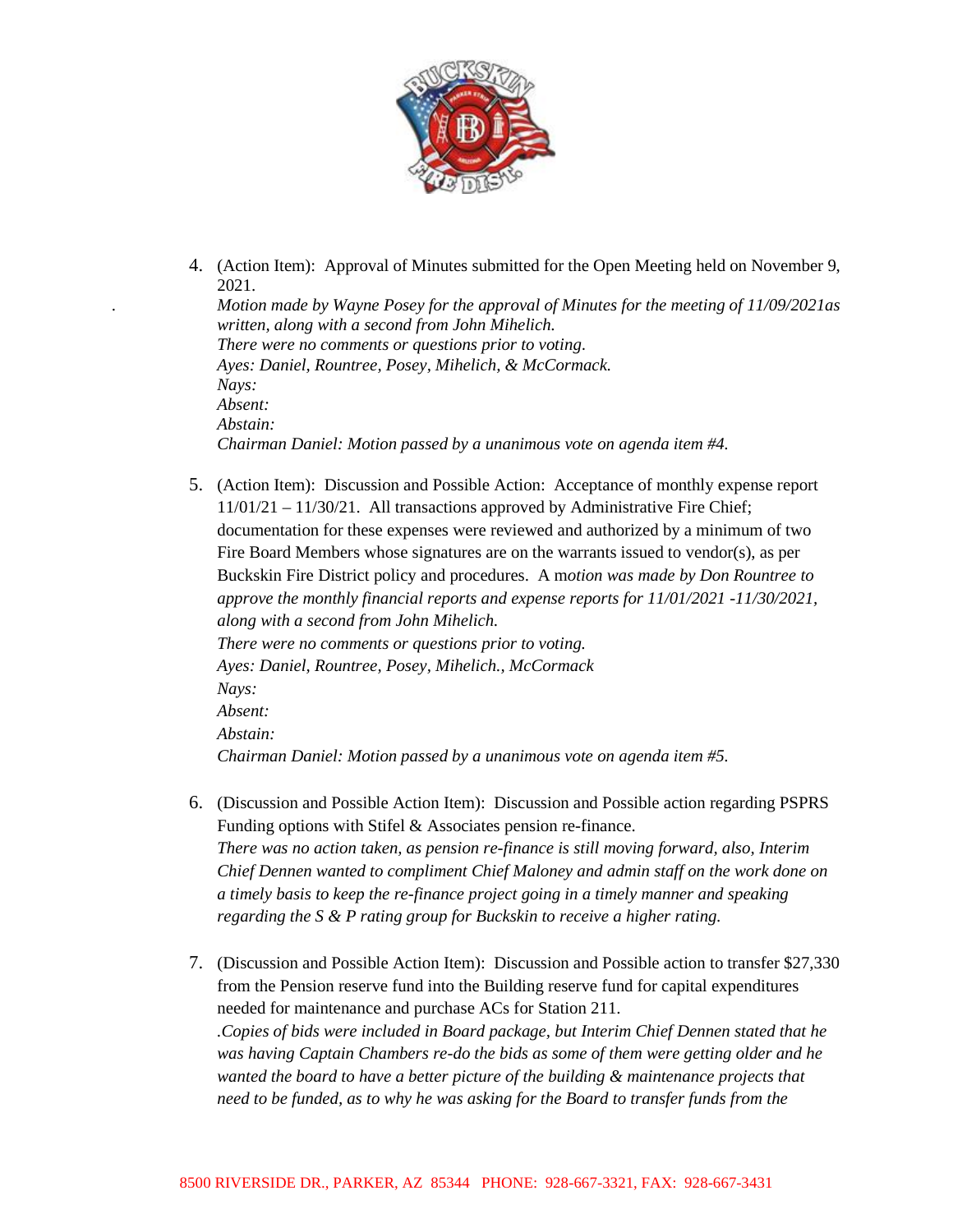

*Pension reserve fund into the building reserve fund, such as AC units for Station 211, diesel exhaust removal system that is a hazard to anyone breathing fumes, the AC units at Station 11 that are on the roof, the roof on Station 11 that needs to be replaced. A motion was made by Wayne Posey to transfer \$27,330 from the Pension reserve fund to the Building reserve fund, and that before anything is finalized for the work, that the Fire Board sees and approves the most recent bids or proposals, along with a second from Jeff Daniel. There were no comments or questions prior to voting. Ayes: Daniel, Rountree, Posey, Mihelich, McCormack Nays: Absent:* 

*Abstain:*

*Chairman Daniel: Motion passed by a unanimous vote on agenda item #7.*

8. (Discussion and Possible Action Item): Discussion and Possible action to follow the recommendation to continue funding the Pension relief account within the Buckskin Fire District to the maximum estimated amount of \$550k over the next five years with guidelines on distribution of Enterprise revenue funds, Parker Fire and San Bernadino, between reserve accounts with a 60/40 split.

*Board members were given a break-out from the Stifel firm, who is orchestrating the pension re-finance project, that would show what Buckskin would need to work towards in an extra fund in case there was changes in the market that would warrant extra money going to the PSPRS pension. According to the estimated maximum amount that number would need to be approximately \$550k to have a safe amount, since Buckskin opted out for the re-finance to have a contingency portion in the loan which would have been around 950k.*

*. A Motion made by Wayne Posey for the approval of a 60% of the revenue from Parker Fire and San Bernadino only, to go into the Pension Reserve account and the other 40% to be put into a capital reserve account and to fund the Pension Reserve account up to the \$550k over the next 5 years, along with a second from Jeff Daniel.*

*There were no comments or questions prior to voting*.

*Ayes: Daniel, Rountree, Posey, Mihelich & McCormack. Nays: Absent: Abstain: Chairman Daniel: Motion passed by a unanimous vote on agenda item #8.*

9. (Discussion and Possible Action Item): Discussion and Possible Action as per Interim Fire Chief 's recommendation to retroactive a pay increase for the Office Manager consistent with the pay increase that was approved for the other employee classifications at the beginning of the fiscal year 2021/2022. *Board members were given a copy of the Office manager approved pay scale along with the budget that showed the increase, but was not include in the Board approval to give employees a raise, Wayne Posey read the*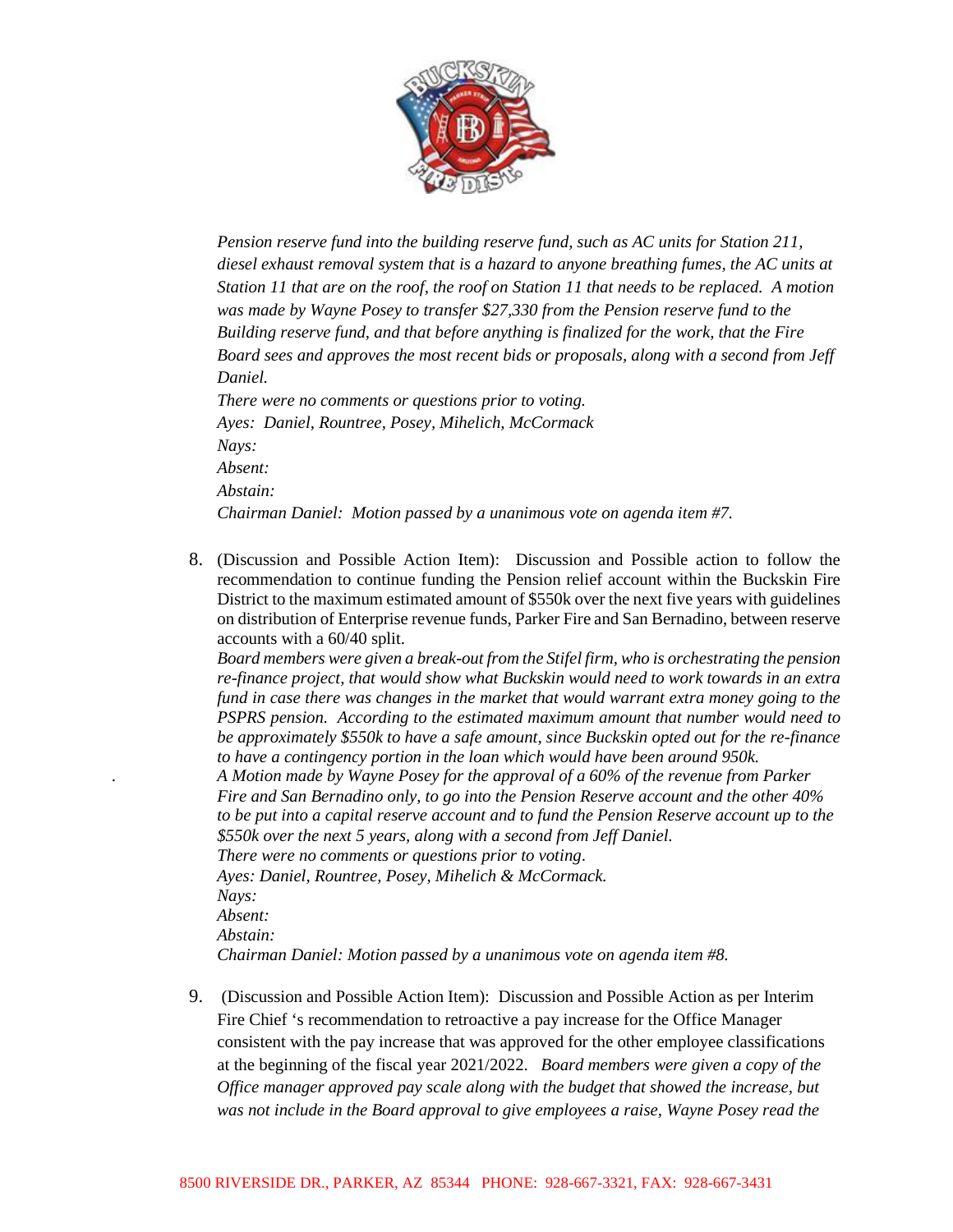

*minutes that stated for firefighters only in 3 different places in the minutes that reflected the pay raises in the new fiscal year 2021/2022 budget and he stated that all of the board members had voted on that, each of the other board members were asked if that had been their intention to leave out the one person, of which their answers were no and that had not been their understanding until later when it had been brought to their attention. . Mr. Posey asked MS Cole if that was increasing the compensation that she is paid for Parker under the contract of which was stated "No".* 

A m*otion was made by Wayne Posy to approve the retroactive 4 % raise for the Office Manager for Buckskin Fire only, along with a second from John Mihelich. There were no comments or questions prior to voting. Ayes: Daniel, Rountree, Posey, Mihelich & McCormack. Nays: Absent: Abstain: Chairman Daniel: Motion passed by a unanimous vote on agenda item #9.* 

10. (Discussion and Possible Action Item): Discussion and Possible Action to adopt Resolution 2021-2, disclosing the use of Certificates of Participation Funds to refinance the Public Safety Personnel Retirement Legacy debt and reassign pension funds to pay for the principal and interest payments per closing debt service payment schedule. *A motion was made by Don Rountree to adopt Resolution 2021-2 for the use of the COPs to refinance the PSPRS Legacy debt and reassign pension funds to pay for the principle & interest payments per the closing debt service payment schedule, along with a second from Jeff McCormack. There were no comments or questions prior to voting. Ayes: Daniel, Rountree, Posey, Mihelich & McCormack. Nays: Absent:*

*Abstain:*

*Chairman Daniel: Motion passed by a unanimous vote on agenda item #10.*

11. (Report) Chairman's Report: Jeff Daniel.

*No report given but wanted to thank Chief Troy Maloney for his work on the Pension Refinance and he was very appreciative for the work that was done to get Buckskin an "A" rating and that he was greatly appreciated for all his other accomplishments and assistance.*

12. Fire Chief's Report: *See Attached Reports*.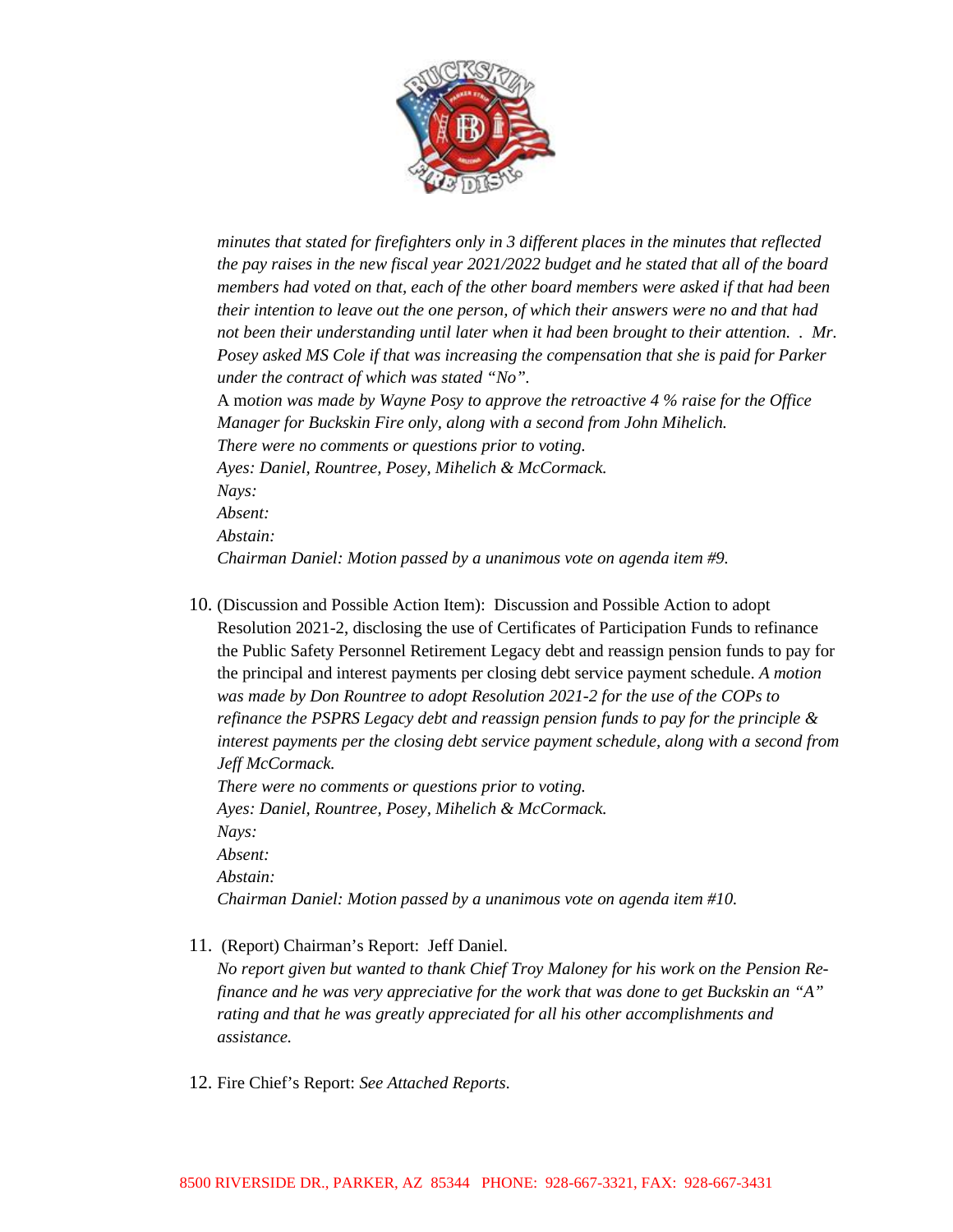

- A. Summary of Incident Report/Activity Log
- **B.** Monthly Activities
- C. Upcoming Activities and Events
- 13. Ask Board Members for items to be considered for inclusion on next agenda. Board approving donated equipment Board approving of having to re-furbish equipment and/or policy of accepting donated equipment
- 14. Schedule next Regular Session or Workshop. Tuesday, January 11, 2022.
- 15. Adjourn of Regular Board Meeting: 7:01 pm.

Jeff Dangle K, Chairman

Date

Barbara Cole Office Administrator

12/15/2021 Date

Harlowt Date: 1-11-22 Minutes approved by:

Minutes approved by:

PERSONS WITH A DISABILITY MAY REQUEST A REASONABLE ACCOMMODATION BY CONTACTING, TROY MALONEY, FIRE CHIEF OF BUCKSKIN FIRE DISTRICT (928) 667-3321 AT LEAST 48 HOURS PRIOR TO THE SCHEDULED MEETING. FACILITIES ARE HANDICAPPED ACCESSIBLE.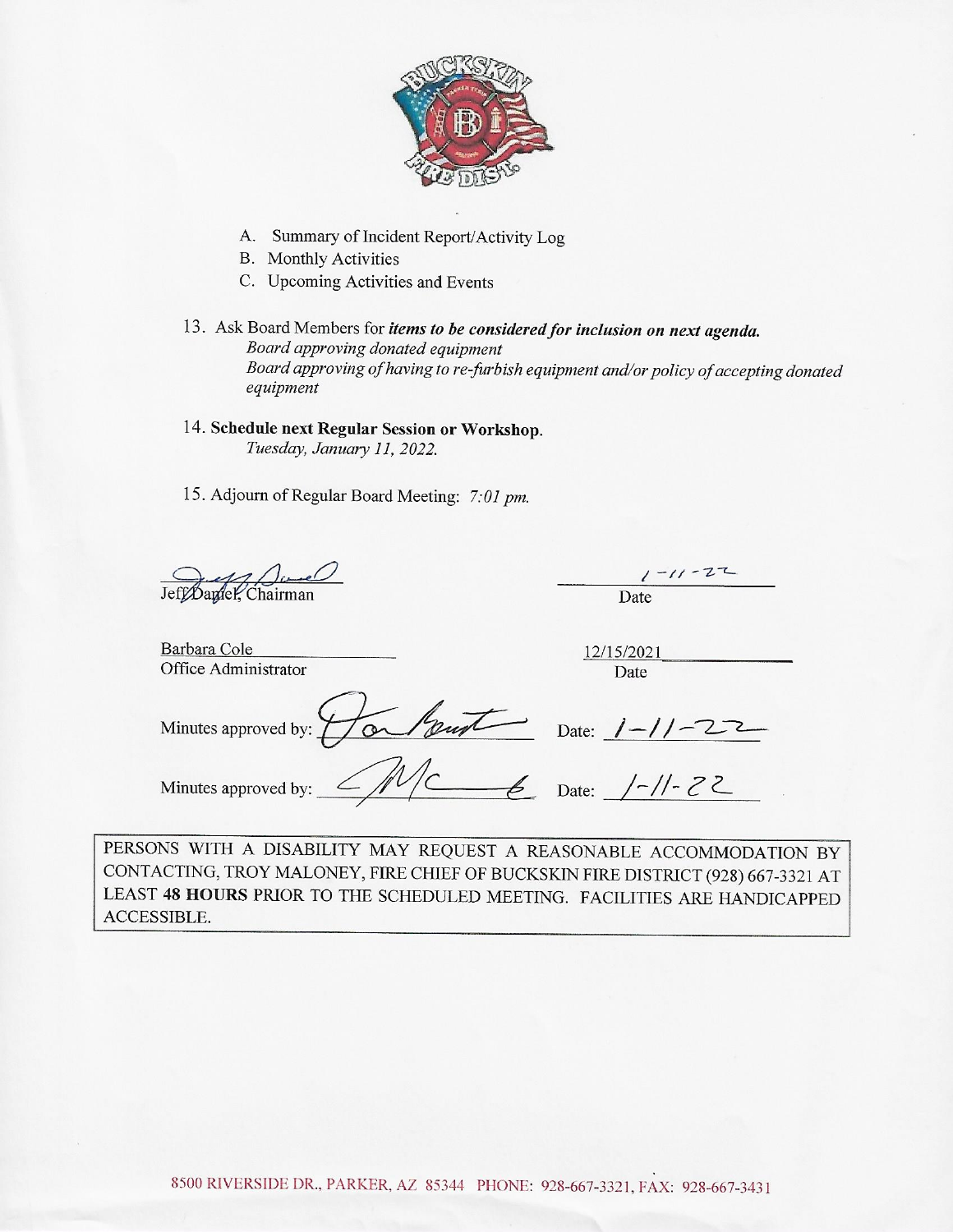# **Buckskin Fire Department**

Parker, AZ

This report was generated on 12/2/2021 9:44:38 AM

## **Count of Incidents by Incident Type per Zone**

Incident Status: All | Start Date: 11/01/2021 | End Date: 11/30/2021

| % of Incidents per Zone                                           |                                                                                                                                                                                                                                                                                                         |                                                                                                                                                                                                                                                                |  |  |
|-------------------------------------------------------------------|---------------------------------------------------------------------------------------------------------------------------------------------------------------------------------------------------------------------------------------------------------------------------------------------------------|----------------------------------------------------------------------------------------------------------------------------------------------------------------------------------------------------------------------------------------------------------------|--|--|
|                                                                   | Area 1 - Anchor Inn Storage<br>Area 1 - Cienega Springs<br><b>Trailer Park</b><br>Area 1 - Lower Marina Manor<br>Area 1 - Marina Village<br>Area 1 - Moovalya Keys 1/<br>Vista Del Monumento<br>Area 1 - Moovalya Keys 2<br>Area 1 - On the River<br>Area 1 - Pirate's Den<br>Area 1 - Rio Lindo Shores | Area 1 - River Glen<br>Area 1 - Sand Bar<br>Area 1 - Sundance<br>Area 1 - Upper Marina Manor<br>Area 2 - Buckskin Valley<br>Area 2 - Dam View<br>Area 2 - Havasu Springs/<br>MP 159.2<br>Area 2 - Parker Dam<br>Area 2 - Parker Dam RD<br>Area 2 - Station 211 |  |  |
| <b>INCIDENT TYPE</b>                                              | # INCIDENTS                                                                                                                                                                                                                                                                                             | % of TOTAL                                                                                                                                                                                                                                                     |  |  |
| <b>Area 1 - Anchor Inn Storage</b>                                |                                                                                                                                                                                                                                                                                                         |                                                                                                                                                                                                                                                                |  |  |
| 321 - EMS call, excluding vehicle accident with injury            | $\mathbf{1}$                                                                                                                                                                                                                                                                                            | 1.39%                                                                                                                                                                                                                                                          |  |  |
| Zone: Area 1 - Anchor Inn Storage Total Incident:                 | $\mathbf{1}$                                                                                                                                                                                                                                                                                            | 1.39%                                                                                                                                                                                                                                                          |  |  |
| <b>Area 1 - Cienaga Springs</b>                                   |                                                                                                                                                                                                                                                                                                         |                                                                                                                                                                                                                                                                |  |  |
| 321 - EMS call, excluding vehicle accident with injury            | $\overline{2}$                                                                                                                                                                                                                                                                                          | 2.78%                                                                                                                                                                                                                                                          |  |  |
| Zone: Area 1 - Cienaga Springs Total Incident:                    | $\overline{2}$                                                                                                                                                                                                                                                                                          | 2.78%                                                                                                                                                                                                                                                          |  |  |
| Area 1 - Cienega Springs Trailer Park                             |                                                                                                                                                                                                                                                                                                         |                                                                                                                                                                                                                                                                |  |  |
| 320 - Emergency medical service, other                            | $\mathbf{1}$                                                                                                                                                                                                                                                                                            | 1.39%                                                                                                                                                                                                                                                          |  |  |
| Zone: Area 1 - Cienega Springs Trailer Park Total Incident:       | $\mathbf{1}$                                                                                                                                                                                                                                                                                            | 1.39%                                                                                                                                                                                                                                                          |  |  |
| <b>Area 1 - Fox's RV Park Resort</b>                              |                                                                                                                                                                                                                                                                                                         |                                                                                                                                                                                                                                                                |  |  |
| 311 - Medical assist, assist EMS crew                             | $\overline{2}$                                                                                                                                                                                                                                                                                          | 2.78%                                                                                                                                                                                                                                                          |  |  |
| 321 - EMS call, excluding vehicle accident with injury            | $\mathbf{1}$                                                                                                                                                                                                                                                                                            | 1.39%                                                                                                                                                                                                                                                          |  |  |
| Zone: Area 1 - Fox's RV Park Resort Total Incident:               | 3                                                                                                                                                                                                                                                                                                       | 4.17%                                                                                                                                                                                                                                                          |  |  |
| <b>Area 1 - La Paz County Park</b>                                |                                                                                                                                                                                                                                                                                                         |                                                                                                                                                                                                                                                                |  |  |
| 311 - Medical assist, assist EMS crew                             | $\mathbf{1}$                                                                                                                                                                                                                                                                                            | 1.39%                                                                                                                                                                                                                                                          |  |  |
| 321 - EMS call, excluding vehicle accident with injury            | 2                                                                                                                                                                                                                                                                                                       | 2.78%                                                                                                                                                                                                                                                          |  |  |
| Zone: Area 1 - La Paz County Park Total Incident:                 | 3                                                                                                                                                                                                                                                                                                       | 4.17%                                                                                                                                                                                                                                                          |  |  |
| Area 1 - Lakeside 1/ Lower Lakeside/ MP 148                       |                                                                                                                                                                                                                                                                                                         |                                                                                                                                                                                                                                                                |  |  |
| 311 - Medical assist, assist EMS crew                             | $\overline{2}$                                                                                                                                                                                                                                                                                          | 2.78%                                                                                                                                                                                                                                                          |  |  |
| 321 - EMS call, excluding vehicle accident with injury            | $\mathbf{1}$                                                                                                                                                                                                                                                                                            | 1.39%                                                                                                                                                                                                                                                          |  |  |
| 541 - Animal problem                                              | $\mathbf{1}$                                                                                                                                                                                                                                                                                            | 1.39%                                                                                                                                                                                                                                                          |  |  |
| Zone: Area 1 - Lakeside 1/ Lower Lakeside/ MP 148 Total Incident: | 4                                                                                                                                                                                                                                                                                                       | 5.56%                                                                                                                                                                                                                                                          |  |  |
| Area 1 - Lakeside 2/ Beanpot Hill/ MP147.7                        |                                                                                                                                                                                                                                                                                                         |                                                                                                                                                                                                                                                                |  |  |
| 311 - Medical assist, assist EMS crew                             | $\mathbf{1}$                                                                                                                                                                                                                                                                                            | 1.39%                                                                                                                                                                                                                                                          |  |  |
| 321 - EMS call, excluding vehicle accident with injury            | $\mathbf{1}$                                                                                                                                                                                                                                                                                            | 1.39%                                                                                                                                                                                                                                                          |  |  |
| 551 - Assist police or other governmental agency                  | $\mathbf{1}$                                                                                                                                                                                                                                                                                            | 1.39%                                                                                                                                                                                                                                                          |  |  |
| 552 - Police matter                                               | $\mathbf{1}$                                                                                                                                                                                                                                                                                            | 1.39%                                                                                                                                                                                                                                                          |  |  |

Report shows count of incidents for Status selected.





Doc Id: 1390 emergencyreporting.com Page # 1 of 4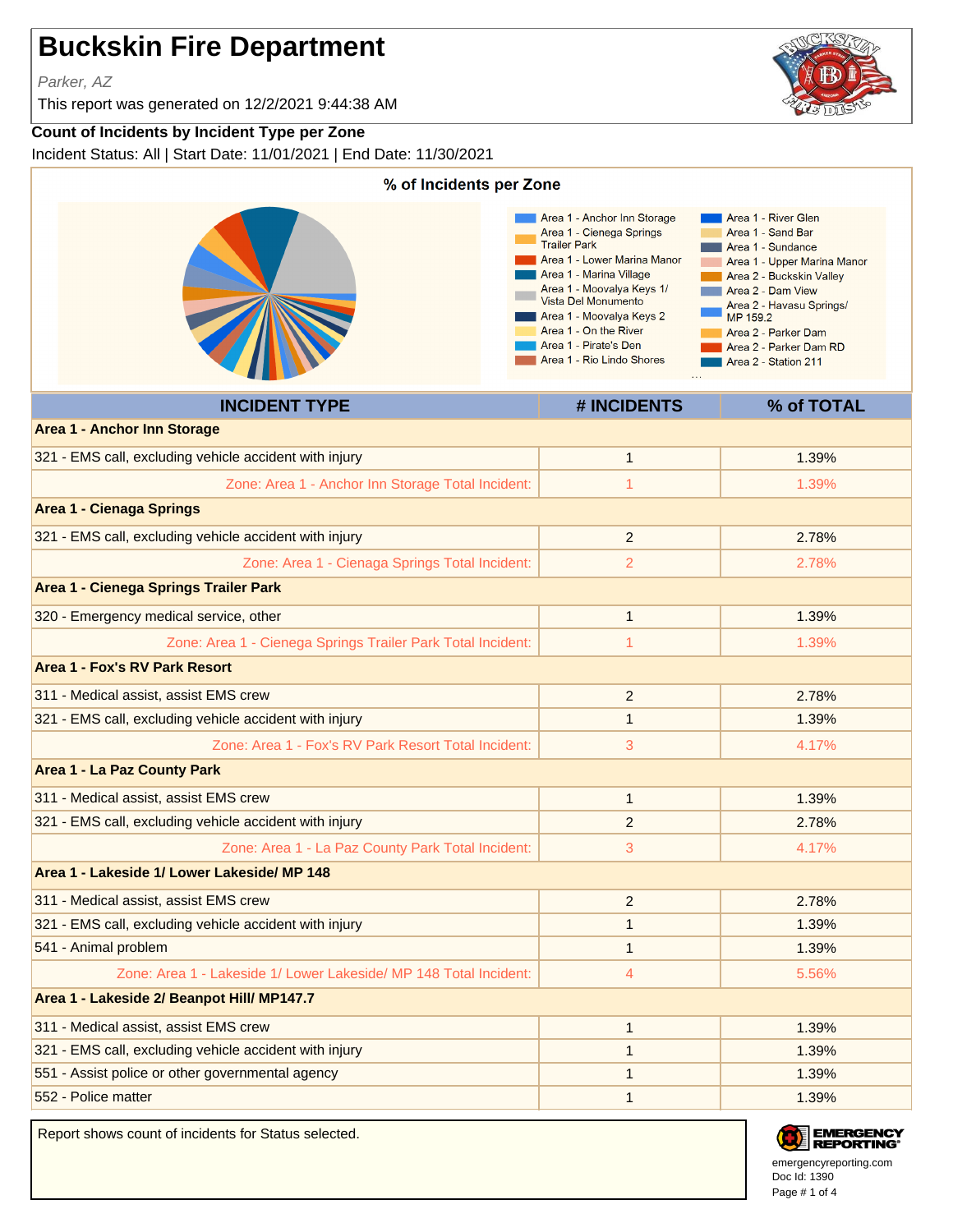| Zone: Area 1 - Lakeside 2/ Beanpot Hill/ MP147.7 Total Incident:<br>11.11%<br>8<br>Area 1 - Lakeside 5<br>321 - EMS call, excluding vehicle accident with injury<br>$\overline{2}$<br>2.78%<br>Zone: Area 1 - Lakeside 5 Total Incident:<br>$\overline{2}$<br>2.78%<br>Area 1 - Lower Marina Manor<br>551 - Assist police or other governmental agency<br>1<br>1.39%<br>Zone: Area 1 - Lower Marina Manor Total Incident:<br>1.39%<br>1<br><b>Area 1 - Marina Village</b><br>541 - Animal problem<br>$\mathbf{1}$<br>1.39%<br>Zone: Area 1 - Marina Village Total Incident:<br>1.39%<br>1<br><b>Area 1 - Miraleste Shores</b><br>321 - EMS call, excluding vehicle accident with injury<br>1.39%<br>$\mathbf{1}$<br>611 - Dispatched & cancelled en route<br>1.39%<br>1 | 554 - Assist invalid                            | 4 | 5.56% |  |  |
|-------------------------------------------------------------------------------------------------------------------------------------------------------------------------------------------------------------------------------------------------------------------------------------------------------------------------------------------------------------------------------------------------------------------------------------------------------------------------------------------------------------------------------------------------------------------------------------------------------------------------------------------------------------------------------------------------------------------------------------------------------------------------|-------------------------------------------------|---|-------|--|--|
|                                                                                                                                                                                                                                                                                                                                                                                                                                                                                                                                                                                                                                                                                                                                                                         |                                                 |   |       |  |  |
|                                                                                                                                                                                                                                                                                                                                                                                                                                                                                                                                                                                                                                                                                                                                                                         |                                                 |   |       |  |  |
|                                                                                                                                                                                                                                                                                                                                                                                                                                                                                                                                                                                                                                                                                                                                                                         |                                                 |   |       |  |  |
|                                                                                                                                                                                                                                                                                                                                                                                                                                                                                                                                                                                                                                                                                                                                                                         |                                                 |   |       |  |  |
|                                                                                                                                                                                                                                                                                                                                                                                                                                                                                                                                                                                                                                                                                                                                                                         |                                                 |   |       |  |  |
|                                                                                                                                                                                                                                                                                                                                                                                                                                                                                                                                                                                                                                                                                                                                                                         |                                                 |   |       |  |  |
|                                                                                                                                                                                                                                                                                                                                                                                                                                                                                                                                                                                                                                                                                                                                                                         |                                                 |   |       |  |  |
|                                                                                                                                                                                                                                                                                                                                                                                                                                                                                                                                                                                                                                                                                                                                                                         |                                                 |   |       |  |  |
|                                                                                                                                                                                                                                                                                                                                                                                                                                                                                                                                                                                                                                                                                                                                                                         |                                                 |   |       |  |  |
|                                                                                                                                                                                                                                                                                                                                                                                                                                                                                                                                                                                                                                                                                                                                                                         |                                                 |   |       |  |  |
|                                                                                                                                                                                                                                                                                                                                                                                                                                                                                                                                                                                                                                                                                                                                                                         |                                                 |   |       |  |  |
|                                                                                                                                                                                                                                                                                                                                                                                                                                                                                                                                                                                                                                                                                                                                                                         |                                                 |   |       |  |  |
|                                                                                                                                                                                                                                                                                                                                                                                                                                                                                                                                                                                                                                                                                                                                                                         |                                                 |   |       |  |  |
| 2<br>2.78%                                                                                                                                                                                                                                                                                                                                                                                                                                                                                                                                                                                                                                                                                                                                                              | Zone: Area 1 - Miraleste Shores Total Incident: |   |       |  |  |
| <b>Area 1 - Moovalya Estates</b>                                                                                                                                                                                                                                                                                                                                                                                                                                                                                                                                                                                                                                                                                                                                        |                                                 |   |       |  |  |
| 321 - EMS call, excluding vehicle accident with injury<br>$\mathbf{1}$<br>1.39%                                                                                                                                                                                                                                                                                                                                                                                                                                                                                                                                                                                                                                                                                         |                                                 |   |       |  |  |
| 651 - Smoke scare, odor of smoke<br>1<br>1.39%                                                                                                                                                                                                                                                                                                                                                                                                                                                                                                                                                                                                                                                                                                                          |                                                 |   |       |  |  |
| Zone: Area 1 - Moovalya Estates Total Incident:<br>2<br>2.78%                                                                                                                                                                                                                                                                                                                                                                                                                                                                                                                                                                                                                                                                                                           |                                                 |   |       |  |  |
| Area 1 - Moovalya Keys 1/ Vista Del Monumento                                                                                                                                                                                                                                                                                                                                                                                                                                                                                                                                                                                                                                                                                                                           |                                                 |   |       |  |  |
| 321 - EMS call, excluding vehicle accident with injury<br>1.39%<br>$\mathbf{1}$                                                                                                                                                                                                                                                                                                                                                                                                                                                                                                                                                                                                                                                                                         |                                                 |   |       |  |  |
| Zone: Area 1 - Moovalya Keys 1/ Vista Del Monumento Total Incident:<br>1<br>1.39%                                                                                                                                                                                                                                                                                                                                                                                                                                                                                                                                                                                                                                                                                       |                                                 |   |       |  |  |
| Area 1 - Moovalya Keys 2                                                                                                                                                                                                                                                                                                                                                                                                                                                                                                                                                                                                                                                                                                                                                |                                                 |   |       |  |  |
| 321 - EMS call, excluding vehicle accident with injury<br>$\mathbf{1}$<br>1.39%                                                                                                                                                                                                                                                                                                                                                                                                                                                                                                                                                                                                                                                                                         |                                                 |   |       |  |  |
| Zone: Area 1 - Moovalya Keys 2 Total Incident:<br>1<br>1.39%                                                                                                                                                                                                                                                                                                                                                                                                                                                                                                                                                                                                                                                                                                            |                                                 |   |       |  |  |
| Area 1 - On the River                                                                                                                                                                                                                                                                                                                                                                                                                                                                                                                                                                                                                                                                                                                                                   |                                                 |   |       |  |  |
| 134 - Water vehicle fire<br>1.39%<br>1                                                                                                                                                                                                                                                                                                                                                                                                                                                                                                                                                                                                                                                                                                                                  |                                                 |   |       |  |  |
| Zone: Area 1 - On the River Total Incident:<br>1.39%<br>1.                                                                                                                                                                                                                                                                                                                                                                                                                                                                                                                                                                                                                                                                                                              |                                                 |   |       |  |  |
| Area 1 - Pirate's Den                                                                                                                                                                                                                                                                                                                                                                                                                                                                                                                                                                                                                                                                                                                                                   |                                                 |   |       |  |  |
| 321 - EMS call, excluding vehicle accident with injury<br>1.39%<br>$\mathbf{1}$                                                                                                                                                                                                                                                                                                                                                                                                                                                                                                                                                                                                                                                                                         |                                                 |   |       |  |  |
| Zone: Area 1 - Pirate's Den Total Incident:<br>1.39%<br>1                                                                                                                                                                                                                                                                                                                                                                                                                                                                                                                                                                                                                                                                                                               |                                                 |   |       |  |  |
| <b>Area 1 - Rio Lindo Shores</b>                                                                                                                                                                                                                                                                                                                                                                                                                                                                                                                                                                                                                                                                                                                                        |                                                 |   |       |  |  |
| 321 - EMS call, excluding vehicle accident with injury<br>1.39%<br>$\mathbf{1}$                                                                                                                                                                                                                                                                                                                                                                                                                                                                                                                                                                                                                                                                                         |                                                 |   |       |  |  |
| Zone: Area 1 - Rio Lindo Shores Total Incident:<br>1.39%<br>1                                                                                                                                                                                                                                                                                                                                                                                                                                                                                                                                                                                                                                                                                                           |                                                 |   |       |  |  |
| <b>Area 1 - River Glen</b>                                                                                                                                                                                                                                                                                                                                                                                                                                                                                                                                                                                                                                                                                                                                              |                                                 |   |       |  |  |
| 324 - Motor vehicle accident with no injuries.<br>1.39%<br>1                                                                                                                                                                                                                                                                                                                                                                                                                                                                                                                                                                                                                                                                                                            |                                                 |   |       |  |  |
| Zone: Area 1 - River Glen Total Incident:<br>1.39%<br>1                                                                                                                                                                                                                                                                                                                                                                                                                                                                                                                                                                                                                                                                                                                 |                                                 |   |       |  |  |
| <b>Area 1 - Sand Bar</b>                                                                                                                                                                                                                                                                                                                                                                                                                                                                                                                                                                                                                                                                                                                                                |                                                 |   |       |  |  |
| 321 - EMS call, excluding vehicle accident with injury<br>1.39%<br>$\mathbf{1}$                                                                                                                                                                                                                                                                                                                                                                                                                                                                                                                                                                                                                                                                                         |                                                 |   |       |  |  |
| Zone: Area 1 - Sand Bar Total Incident:<br>1.39%<br>1                                                                                                                                                                                                                                                                                                                                                                                                                                                                                                                                                                                                                                                                                                                   |                                                 |   |       |  |  |

Report shows count of incidents for Status selected.



Doc Id: 1390 emergencyreporting.com Page # 2 of 4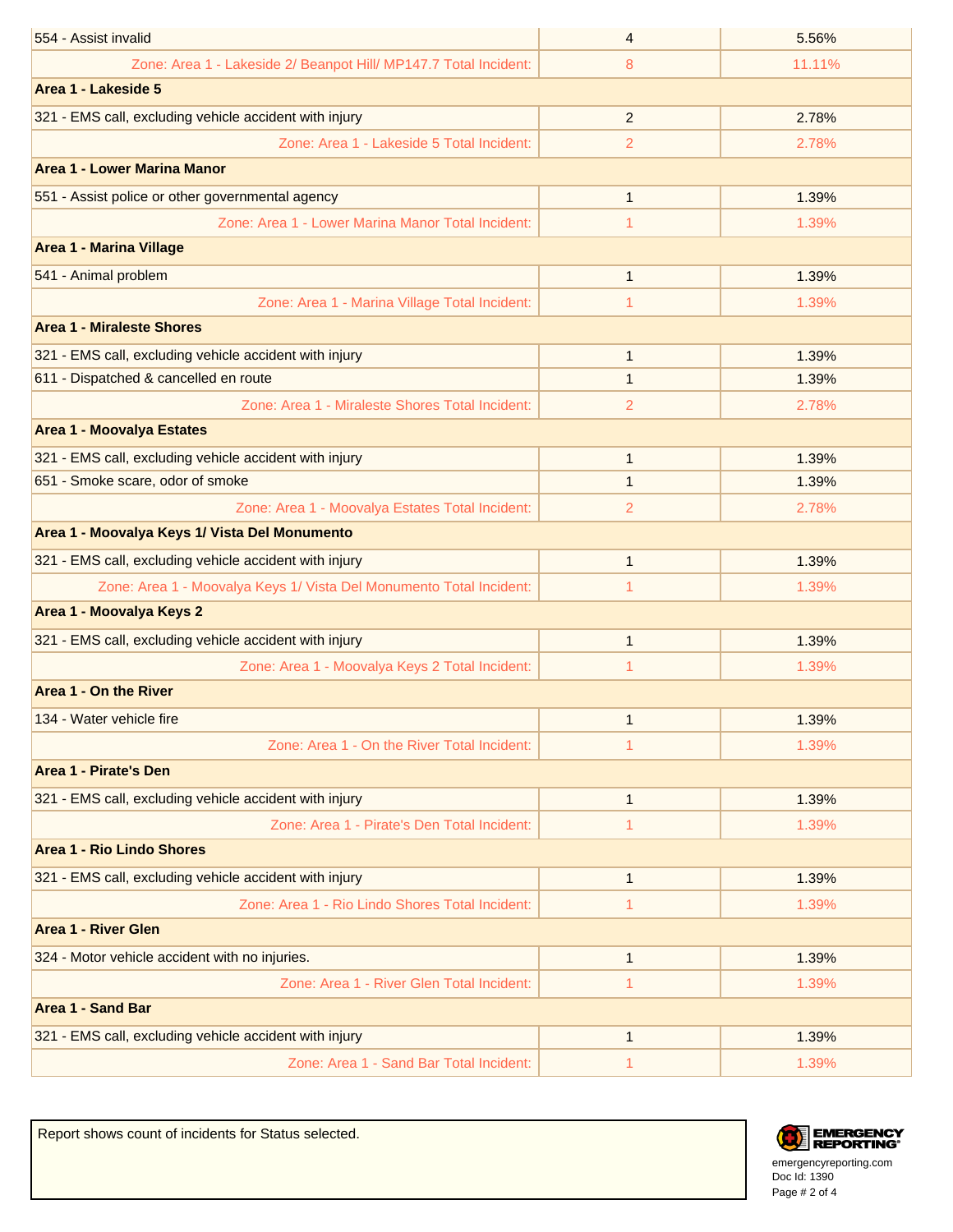| <b>INCIDENT TYPE</b>                                             | # INCIDENTS    | % of TOTAL |
|------------------------------------------------------------------|----------------|------------|
| <b>Area 1 - Sandy Beach</b>                                      |                |            |
| 321 - EMS call, excluding vehicle accident with injury           | $\mathbf{1}$   | 1.39%      |
| 900 - Special type of incident, other                            | $\mathbf{1}$   | 1.39%      |
| Zone: Area 1 - Sandy Beach Total Incident:                       | 2              | 2.78%      |
| <b>Area 1 - Sundance</b>                                         |                |            |
| 324 - Motor vehicle accident with no injuries.                   | $\mathbf{1}$   | 1.39%      |
| Zone: Area 1 - Sundance Total Incident:                          | 1              | 1.39%      |
| <b>Area 1 - Upper Marina Manor</b>                               |                |            |
| 321 - EMS call, excluding vehicle accident with injury           | $\mathbf{1}$   | 1.39%      |
| Zone: Area 1 - Upper Marina Manor Total Incident:                | 1              | 1.39%      |
| <b>Area 2 - Buckskin Valley</b>                                  |                |            |
| 321 - EMS call, excluding vehicle accident with injury           | $\mathbf{1}$   | 1.39%      |
| Zone: Area 2 - Buckskin Valley Total Incident:                   | 1              | 1.39%      |
| <b>Area 2 - Dam View</b>                                         |                |            |
| 321 - EMS call, excluding vehicle accident with injury           | $\mathbf{1}$   | 1.39%      |
| Zone: Area 2 - Dam View Total Incident:                          | 1              | 1.39%      |
| Area 2 - Havasu Springs/ MP 159.2                                |                |            |
| 552 - Police matter                                              | $\mathbf{1}$   | 1.39%      |
| Zone: Area 2 - Havasu Springs/ MP 159.2 Total Incident:          | 1              | 1.39%      |
| <b>Area 2 - Hillcrest Bay</b>                                    |                |            |
| 321 - EMS call, excluding vehicle accident with injury           | $\overline{2}$ | 2.78%      |
| Zone: Area 2 - Hillcrest Bay Total Incident:                     | 2              | 2.78%      |
| Area 2 - Holiday Harbor/ MP 157                                  |                |            |
| 321 - EMS call, excluding vehicle accident with injury           | $\mathbf{1}$   | 1.39%      |
| 622 - No incident found on arrival at dispatch address           | $\mathbf{1}$   | 1.39%      |
| Zone: Area 2 - Holiday Harbor/ MP 157 Total Incident:            | 2              | 2.78%      |
| <b>Area 2 - Parker Dam</b>                                       |                |            |
| 621 - Wrong location                                             | $\mathbf{1}$   | 1.39%      |
| Zone: Area 2 - Parker Dam Total Incident:                        | 1              | 1.39%      |
| <b>Area 2 - Parker Dam RD</b>                                    |                |            |
| 715 - Local alarm system, malicious false alarm                  | $\mathbf{1}$   | 1.39%      |
| Zone: Area 2 - Parker Dam RD Total Incident:                     | 1              | 1.39%      |
| Area 2 - Station 211                                             |                |            |
| 321 - EMS call, excluding vehicle accident with injury           | $\mathbf{1}$   | 1.39%      |
| Zone: Area 2 - Station 211 Total Incident:                       | 1              | 1.39%      |
| Area 2 - Tommy's Paradise Cafe/ Apartments                       |                |            |
| 321 - EMS call, excluding vehicle accident with injury           | $\mathbf{1}$   | 1.39%      |
| Zone: Area 2 - Tommy's Paradise Cafe/ Apartments Total Incident: | 1              | 1.39%      |
| <b>Area 2 - Verde West</b>                                       |                |            |
| 321 - EMS call, excluding vehicle accident with injury           | $\mathbf{1}$   | 1.39%      |
|                                                                  |                |            |

Report shows count of incidents for Status selected.



Doc Id: 1390 emergencyreporting.com Page # 3 of 4